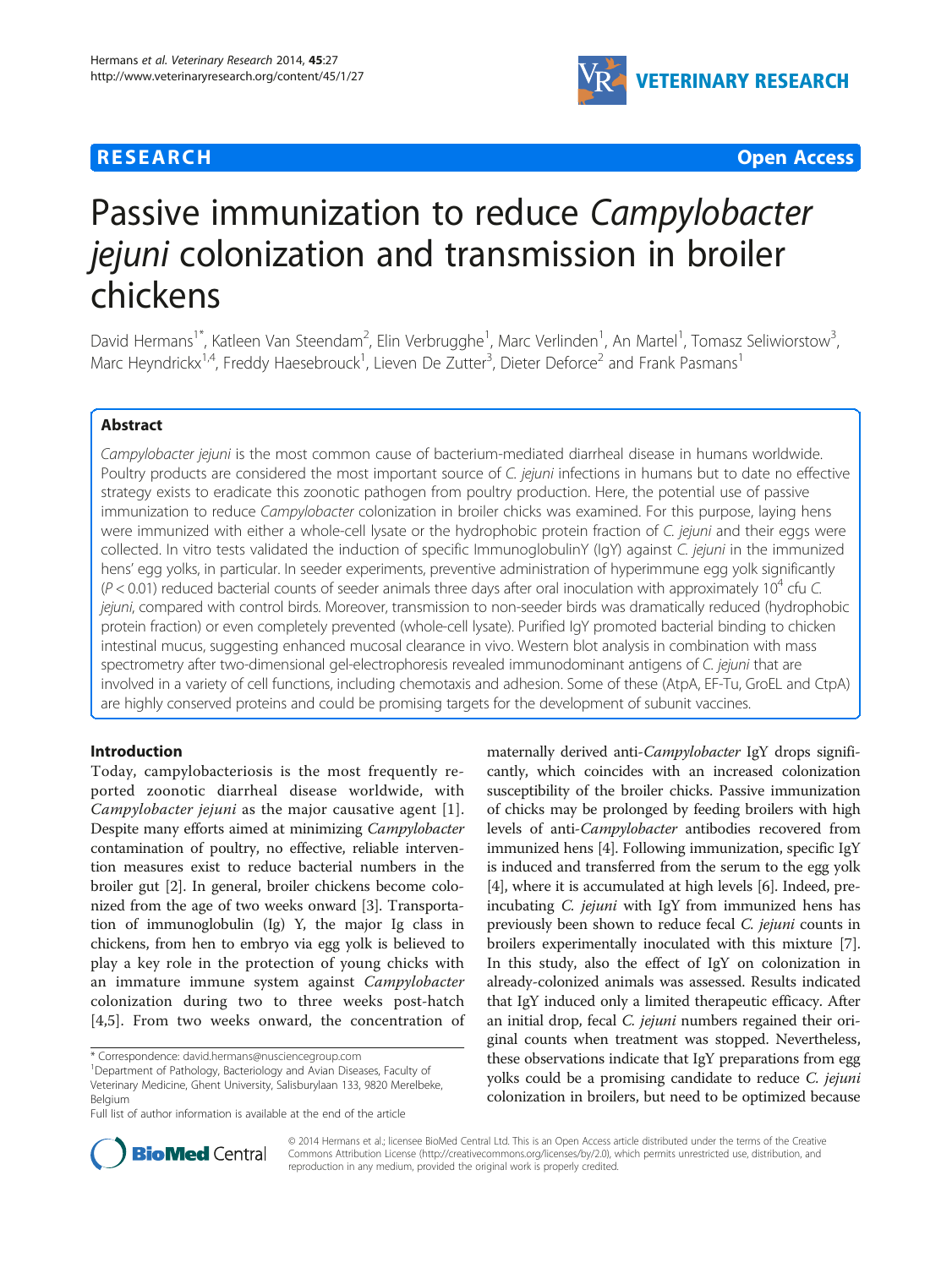no studies regarding this topic were reported since. Moreover, in the study by Tsubokura et al. [\[7\]](#page-10-0) fecal bacterial counts were determined, which may not perfectly correlate to determining cecal counts, which is more sensitive [[8\]](#page-10-0). In the past two decades, some promising observations have been reported concerning the use of chicken egg yolk Igs in animal models and humans for the prevention and treatment of other bacterial and viral diseases, including streptococci [[9\]](#page-10-0), Helicobacter pylori [\[10](#page-10-0)], human rotavirus, enterotoxigenic Escherichia coli, Yersinia ruckeri and Salmonella species [[4,11](#page-10-0)]. In these studies, protection was primarily observed after infection with the homologous strain.

Passive immunization using yolk IgY thus seems a promising strategy to control C. jejuni colonization in broiler flocks. For this purpose, the first aim of this study was to examine whether hyperimmune egg yolk could reduce or prevent cecal C. jejuni colonization in broiler chicks. The second objective was to identify the C. jejuni antigens reacting with C. jejuni-specific IgY raised in chicken eggs.

## Materials and methods Experimental animals

Commercial brown Leghorn laying hens and day-ofhatch Ross broiler chickens of both sexes from a local farm were raised in group until treatment. Birds were provided with a commercial feed and water ad libitum. Husbandry, euthanasia methods, experimental procedures and bio-safety precautions were approved by the Ethical Committee (EC) of the Faculty of Veterinary Medicine, Ghent University, Ghent, Belgium (EC numbers: 2010/174 and 2011/029). Chicks were examined for the presence of Campylobacter in mixed fecal samples using standard methods as described in [[12](#page-10-0)] and proved to be free of Campylobacter.

## Bacterial strains and culture conditions

C. jejuni strain KC40 from poultry origin was used for all experiments. This strain colonizes chickens to a high level [[12](#page-10-0),[13\]](#page-10-0). Bacteria were routinely cultured in Nutrient Broth No.2 (NB2, CM0067; Oxoid Ltd., Basingstoke, Hampshire, UK) supplemented with Modified Preston Campylobacter-selective supplement (SR0204E; Oxoid) and Campylobacter-specific growth supplement (SR0232E; Oxoid), at 42 °C under microaerobic conditions  $(5\% \text{ O}_2, 5\% \text{ CO}_2, 5\% \text{ H}_2, 85\% \text{ N}_2)$ . C. jejuni bacteria were enumerated by preparing 10-fold dilutions in Hank's Balanced Salt Solution (HBSS; GIBCO-BRL, Invitrogen, Carlsbad, CA, USA) and plating on modified charcoal cefoperazone deoxycholate agar (mCCDA, CM0739; Oxoid) supplemented with CCDA selective supplement (SR0155E; Oxoid) and Campylobacter-specific growth supplement, followed by microaerobic incubation at 42 °C for 22 h.

## Extraction of C. jejuni hydrophilic and hydrophobic proteins

To prepare the immunizing agent, cells from a C. jejuni culture were collected by centrifugation  $(5000 \times g$  for 30 min at 4 °C), washed in HBSS and sonicated on ice for 30 s in extraction buffer 1 (EB1; 40 mM Tris, supplemented with tributylphosphine solution, protease inhibitor cocktail, phosphatase inhibitors PP2 and PP3, DNase and RNase (Sigma-Aldrich, Steinheim, Germany) using a tip sonicator (Qsonica, Newtown, VS). After each sonication step, 12 in total, the sample was left on ice for 30 s. After centrifugation at 16 000  $\times$  g for 10 min at 4 °C the supernatant (containing the hydrophilic proteins) was collected and the pellet resuspended in extraction buffer 2 (EB2; 40 mM Tris, supplemented with  $5M$  urea,  $2M$ thiourea, 2% 3-[(3-cholamidopropyl)dimethylammonio]- 1-propanesulfonate (CHAPS), 0.2% carrier ampholytes, 100 mM dithiothreitol (DTT) and the respective inhibitors as mentioned above). After sonication and centrifugation of the latter suspension at  $5000 \times g$  for 3 min to remove cell debris and non-lysed cells, the supernatant (containing the hydrophobic proteins) was either pooled with the first supernatant (to obtain the whole-cell protein lysate) or stored (−20 °C) separately.

# Immunization of laying hens

Campylobacter-free commercial Brown Leghorn chickens were randomly assigned to vaccination groups at the age of 19 weeks. Chickens were immunized with either 50 μg of the C. jejuni KC40 whole-cell lysate (EB1 + EB2) or 25 μg protein of the hydrophobic protein fraction only (EB2), by intramuscular injection of 250 μL of a 1:1 mixture with Freunds' Complete Adjuvant (FCA) at four different sites of the pectoral muscle. Chicks of the control group were immunized with a mixture of HBSS and FCA. Starting from the age of 21 weeks, three booster immunizations using Freunds' Incomplete Adjuvant (FIA) were given in a two-weekly time interval. Starting from one week after the second boost, eggs of the animals were collected and stored at 4 °C.

# Determination of egg yolk and white IgY, IgA and IgM titers

At weekly time intervals, starting from the day of the first immunization, eggs were collected from both groups. The egg yolk and white were separated and pooled per group, diluted 1:5 (wt/vol) in distilled water and mixed thoroughly. After overnight incubation at 4 °C, the supernatant, containing the water-soluble fraction of the egg yolk and white, respectively, was collected for immunoglobulin quantification using enzyme-linked immunosorbent assay (ELISA). Wells of a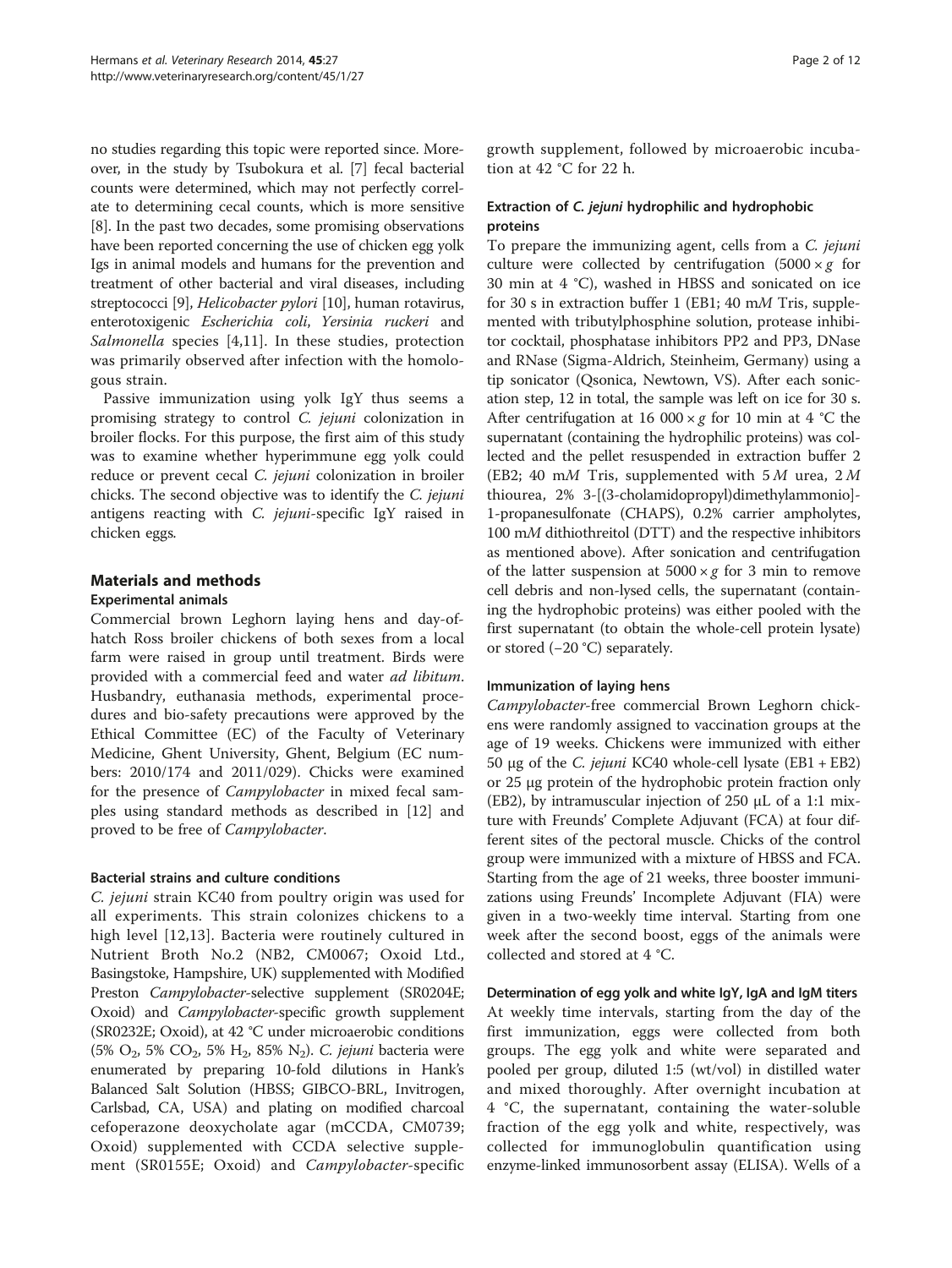96-well Nunc-MaxiSorp microtiter plate were coated with 50 μL of a suspension of *C. jejuni* KC40 cells  $(2 \times 10^7 \text{ cft})$ mL) in coating buffer  $(2.16 \text{ g } Na<sub>2</sub>CO<sub>3</sub>.10H<sub>2</sub>O + 1.935 \text{ g})$ NaHCO<sub>3</sub> in 500 mL H<sub>2</sub>O). Bacterial cells were either heat-killed or processed to antigenic fractions by sonication as described above. Plates were incubated overnight at 4 °C, after which the wells were washed three times with HBSS followed by a final wash step using wash buffer (WB; PBS + 0.1% Tween 20). Next, the wells were incubated with 100  $\mu$ L blocking buffer (BB; WB + 1% bovine serum albumin) at room temperature (RT) for 1 h to reduce non-specific binding of antibodies. Subsequently, 100 μL of two-fold dilutions (in BB) of the supernatant were added to the wells in triplicate. The plates were incubated at RT for 90 min. After incubation, the wells were washed three times using HBSS and once using WB and 100 μL of 1/10000 (in WB) of horseradish peroxidase (HRP)-labelled anti-chicken IgY (Sigma), 1/20000 HRPlabelled goat anti-chicken IgA (Bio-Connect, The Netherlands) or 1/10000 HRP-labelled goat antichicken IgM (Gallus Immunotech Inc., Canada) were added to each well. After incubation and washing as described above, 50 μL of 3,3′,5,5′-tetramethylbenzidine (TMB; Sigma) substrate was added. After 10 min the reaction was blocked by adding 50  $\mu$ L 0.5 M H<sub>2</sub>SO<sub>4</sub> to the wells. The absorbance was then measured at 450 nm using an automated spectrophotometer. Antibody titres from egg yolks/whites of immunized hens were reported as the highest dilution where the optical density (OD) was greater than the OD + three standard deviations of wells containing yolk/white originating from birds that only received adjuvant.

## Purification of IgY fraction from egg yolks

IgY was purified from the egg yolks according to the method of Bird and Thorpe [\[14](#page-10-0)].

#### Collection of broiler chicken intestinal mucus

Commercial and Campylobacter-free 14-d-old broiler chicks were euthanized and the small intestine was collected and gently rinsed with phosphate-buffered saline (PBS) to remove fecal material. The mucus was scraped from the mucosa with a glass slide covered in parafilm, diluted 1:3 with N-2-hydroxyethylpiperazine-N'- 2-ethanesulfonic acid (HEPES, 25 mM, pH 7.4) and vortexed. The solution was centrifuged three times at  $2000 \times g$  for 15 min at 4 °C. The pooled supernatant containing the crude mucus was centrifuged two times more at  $5000 \times g$  for 15 min at 4 °C and stored at −80 °C. Protein content was determined using a Coomassie (Bradford) Protein Assay Kit according to the manufacturer's instructions (Biorad, Nazareth, Belgium).

#### Mucus adhesion test

The effect of IgY on the adherence of *C. jejuni* to intestinal mucus was examined for the homolog C. jejuni strain KC40 as well as for five other C. jejuni strains (10kf-1.16, 7P6.12, 10C-6.1, 10kf-4.12 and 10VTDD-8). Bacteria were first incubated for 30 min at 42 °C in HBSS only or HBSS supplemented with purified IgY from C. jejuni-immunized or HBSS/sham-immunized hens. Mucus was diluted to a final concentration of 250 μg protein/mL in coating buffer. One hundred μL were immobilized per well of a microtiter plate (Maxisorp, Nunc) and incubated overnight at 4 °C. The wells were washed three times with HBSS and saturated with 1% (wt/ vol) bovine serum albumin (BSA) in HBSS for 1 h at RT. After washing the wells two times with HBSS, 100 μL of the C. jejuni-IgY mixture were transferred to the wells. After a 1 h incubation at 42 °C, the wells were washed 15 times to remove unbound bacteria. Wells were thereafter treated with 200 μL 0.5% (vol/vol) Triton X-100 to release adherent bacteria and incubated for 30 min at RT while shaking. Next, 300 μL HBSS were added to each well and 10-fold dilutions of the wells were titrated on mCCDA plates.

#### Motility assay

To assess the influence of C. jejuni-specific IgY on C. jejuni motility of the six strains used in the study, bacteria were pre-incubated with purified IgY from yolks of either C. jejuni- or sham/HBSS-immunized laying hens and 20 μL were pipetted onto semi-solid Mueller-Hinton (MH) agar. After 24 h incubation at 42 °C under microaerobic conditions, the diameter of Campylobacter growth from both conditions was measured.

#### Multilocus sequence typing

To determine the relatedness between the C. jejuni strains used in this study, all strains were characterized by multilocus sequence typing (MLST) according to [[15\]](#page-10-0). For determination of the sequence type (ST) and clonal complex (CC) all allelic sequences were queried against the online *C. jejuni* MLST database [[16\]](#page-10-0).

## Effect of in-feed hyperimmune egg yolk on transmission of and cecal colonization with C. jejuni in two-week-old broilers

In trial 1, day-of-hatch Campylobacter free broiler chicks  $(n = 22)$  were raised in group. At 6 days of age the chicks were randomly assigned to 2 groups  $(n = 11/\text{group})$  and housed in separate isolating chambers. Animals of group 1 were provided with feed containing 5% (wt/wt) egg yolk (mixed manually through the feed) from hens sham-immunized with HBSS/adjuvant, while birds of group 2 were fed 5% (wt/wt) egg yolk from hens immunized with a whole-cell C. jejuni lysate/adjuvant mixture.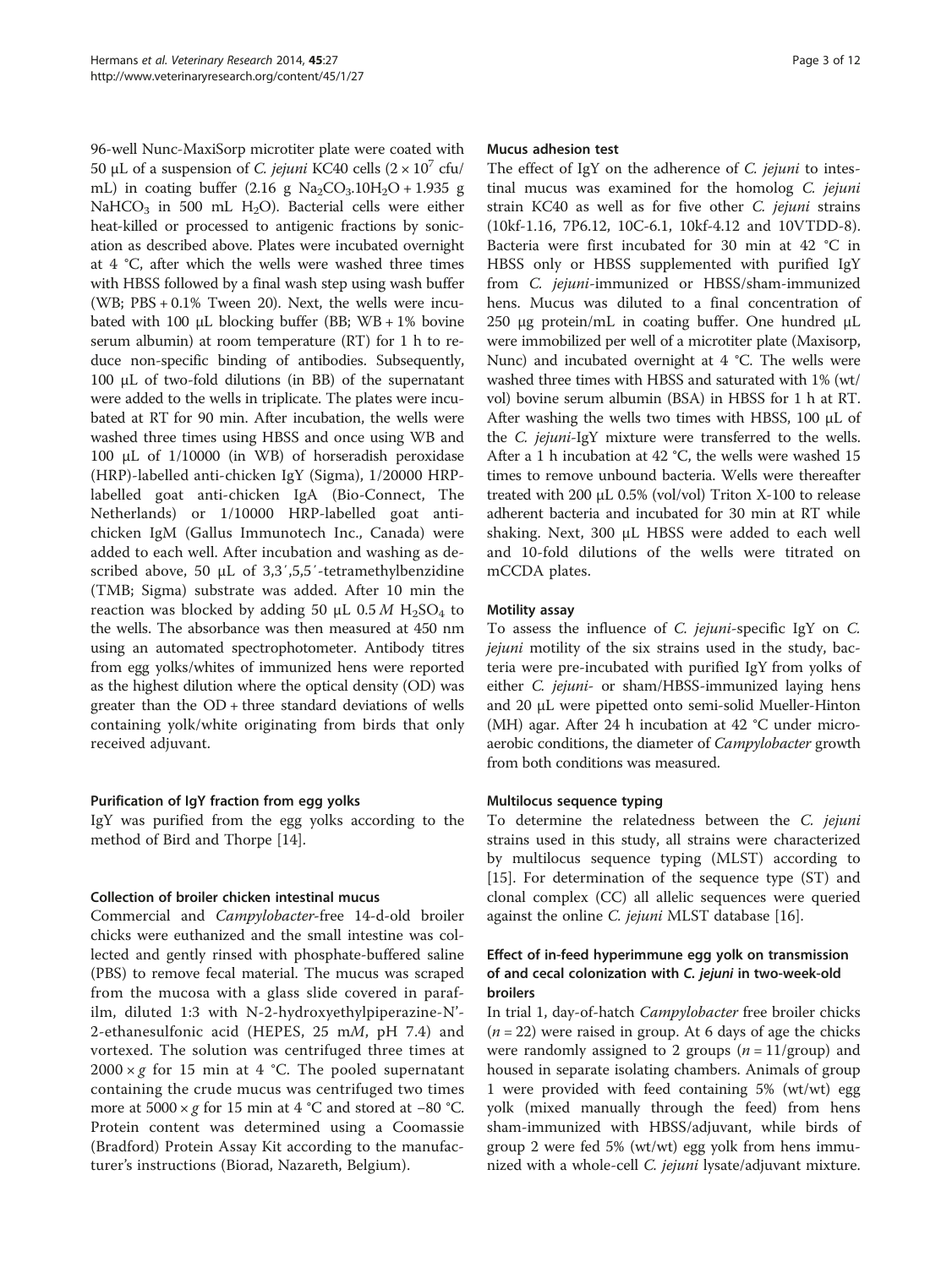Egg yolks were added to the feed for the remainder of the experiment. Equal amounts of feed and drinking water were provided for each group during treatment and care was taken that all animals had unlimited access to the feed and water. At the age of 10 days, three chicks of both groups were orally inoculated with approximately  $8 \times 10^3$  cfu of C. jejuni strain KC40. At 13 days of age all animals were euthanized (as described above) and the ceca as well as their contents were collected for C. jejuni enumeration (see below).

In trial 2, day-of-hatch broiler chicks  $(n = 54)$  were raised in group. At 6 days of age the chicks were randomly assigned to 6 groups ( $n = 9$ /group) and housed in separate isolating chambers. Animals of groups 1, 2 and 3 were provided with feed containing 5% (wt/wt) egg yolk from hens immunized with HBSS/adjuvant, while birds of groups 4, 5 and 6 were fed 5% (wt/wt) egg yolk from hens immunized with the hydrophobic protein fraction of C. jejuni mixed with adjuvant. At the age of 10 days, three chicks of each group were orally inoculated with approximately  $3 \times 10^4$  cfu of C. jejuni strain KC40. At 13 days of age all animals were euthanized (as described above) and the ceca as well as their contents were collected for C. jejuni enumeration (see below).

### Cecal Campylobacter jejuni enumeration

Ceca and contents were cut into small fragments, weighed, and diluted 1:9 (wt/vol) in NB2 with supplements. After homogenization, a 10-fold dilution series was made in HBSS. Of each dilution, 100 μL were spread on mCCDA plates. After 22 h incubation at 42 °C under microaerobic conditions, characteristic colonies were counted. For enrichment, diluted cecal samples in NB2 were incubated at 37 °C under microaerobic conditions. After 24 h, samples were plated on mCCDA and incubated at 42 °C in a microaerobic environment. After 24 and 48 h plates were examined for the presence or absence of C. jejuni.

## Two-dimensional gel-electrophoresis and Western blot analysis

To identify the immunodominant antigens of C. jejuni recognized by yolk IgY of immunized hens, the whole C. jejuni lysate was separated by iso-electric focussing (pH 3–10), followed by sodium dodecyl sulphatepolyacrylamide gel electrophoresis (SDS-PAGE) with a 4% stacking gel and 10% separating gel at 150 V for 30 min and 200 V for 60 min as previously described [[17](#page-10-0)]. The separated proteins were transferred electrophoretically (50 V) onto nitrocellulose membranes (Bio-Rad) for 3 h. After washing with milliQ water, the membrane blots were blocked in 5% (wt/vol) milk in PBS for 1 h at RT. Subsequently, the blots were incubated overnight with purified egg yolk IgY, diluted to 1:5000 (vol/vol) in 5% (wt/vol) milk. After washing with 0.05% (vol/vol) Tween-20, the blots were incubated with horseradish peroxidaseconjugated goat-anti-chicken immunoglobulin G at a dilution of 1:50 000 in 5% (wt/vol) milk for 1 h. The blots were washed and proteins were immunodetected by enhanced chemiluminescence, using Supersignal West Dura Extended Duration Substrate (Pierce), and scanned and digitized using the Versa Doc imaging system. Blotting experiments were performed in duplicate to identify antigens recognized by IgY in yolk from immunized/ sham-immunized laying hens.

#### In-gel digestion and mass spectrometric analysis

Spots of interest (C. *jejuni* antigens reacting with hyperimmune egg yolk IgY) were cut out of the gel and processed as previously described [[18\]](#page-10-0). Prior to mass spectrometry the isolated peptides were separated on a U3000 nano-HPLC device (Dionex) as previously described [[19\]](#page-10-0).

Identification of the peptides was performed on an electrospray ionization quadrupole time of flight (ESI-QUAD-TOF) spectrometer (Ultima, Waters). Peptides were acquired in the range of 450 to 1650 m/z in MS. The seven most abundant multiply charged ions with a minimum intensity of 60 counts per second were subjected to MS/MS (between 50 and 2300 m/z). m/z ratios selected for MS/MS were excluded for 150 s.

Data analysis was performed against the Campylobacter protein databank (124864 sequences) from NCBI using the in-house search engine Mascot Daemon (2.3, Matrix Science, London, UK). Carbamidomethyl (N-term), deamidation (NQ) and oxidation (M) were set as variable modifications. Peptide mass tolerance and fragment mass tolerance were set at 0.35 Da and 0.6 Da, respectively. Maximum two miss cleavages were allowed. Proteins were only considered to be positively matched if the significance was below 0.01 ( $p \le 0.01$ ) and at least one peptide passing the required bold red criteria from Mascot Daemon, indicating that at least one peptide had rank 1 and a significance below 0.01.

#### Statistical analysis

Data were analyzed by SPSS 17.0 software for Windows. The significance level α was set at 0.05. Campylobacter counts were first transformed to  $log_{10}$  counts before statistical analysis. For the in vivo trials, a nonparametric Mann-Whitney  $U$  test was carried out to compare the means of  $log_{10}$  transformed counts in chicken cecal contents (of seeders, contact animals or both) of all groups (treated and control groups). For the mucus adhesion test, a one-way analysis of variance (ANOVA) was carried out to compare the means of  $log_{10}$ transformed adherent bacteria of all groups (treated groups and control groups). Significant differences were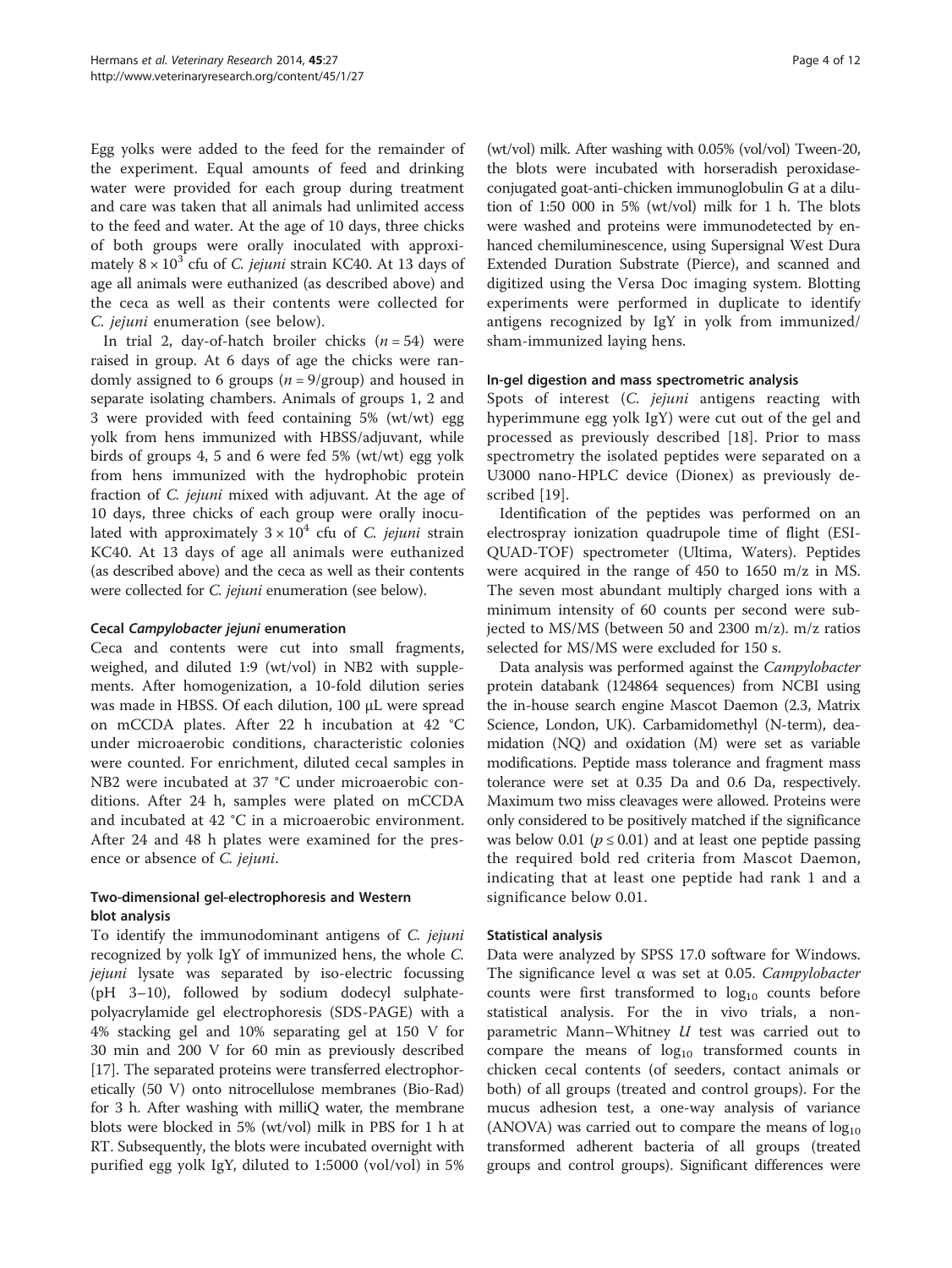

assessed by Bonferroni Post Hoc tests. P-values below 0.05 were considered significantly different.

## Results

## Determination of antibody titers from egg

C. jejuni-specific IgY were detectable in egg yolk of hens immunized with a *C. jejuni* lysate, resulting in titers of up to 1:16000 as determined by ELISA (results not shown). In contrast, C. jejuni-specific IgY in egg white and C. jejuni-specific IgA and IgM in egg white and yolk were not detectable after immunization.

#### In vitro anti-Campylobacter properties of egg yolk IgY

Pre-treatment with purified IgY from yolks of C. jejuni KC40-immunized hens significantly ( $p < 0.05$ ) promoted bacterial binding of the homologous C. jejuni strain to chicken intestinal mucus by approximately  $log_{10} 2$  compared to IgY from HBSS/sham-immunized (control) animals (Figure 1). Increased bacterial binding to mucus after pre-treatment with KC40-derived IgY compared to control IgY was also observed for C. jejuni strain

10kf-1.16 ( $p < 0.05$ ), whereas the binding capacity of the other four C. jejuni strains (7P6.12, 10C-6.1, 10kf-4.12 and 10VTDD-8) remained unaltered ( $p > 0.05$ ). All six C. jejuni strains tested belong to a different clonal complex, as proved by MLST analysis (Table 1), indicating that C. jejuni strain KC40 and C. jejuni strain 10kf-1.16 are "true" heterologs. C. jejuni KC40-specific IgY did not affect C. jejuni motility of any of the tested strains (data not shown).

#### In vivo anti-Campylobacter properties of egg yolk IgY

In in vivo trial 1, the overall cecal C. jejuni numbers (Figure [2](#page-5-0)) of inoculated (seeder) broilers receiving hyper-immune egg yolks from C. jejuni whole-cell lysate-immunized layers were reduced by  $> 5 \log_{10}$  cfu  $(p < 0.01)$  compared to control seeders, receiving yolks from HBSS/sham-immunized hens  $(3.3 \pm 1.2 \text{ vs. } 8.4 \pm 0.6$  $log_{10}$  cfu/g cecal contents). Moreover, transmission to non-seeder (contact) chicks was completely prevented, in contrast to the control group where seeder and nonseeder birds  $(8.4 \pm 0.6 \text{ vs. } 7.3 \pm 1.1 \text{ log}_{10} \text{ cfu/g } \text{ cecal})$ 

| Table 1 Multilocus sequence type and clonal complex attribution of C. jejuni strains used in the study. |  |  |
|---------------------------------------------------------------------------------------------------------|--|--|
|---------------------------------------------------------------------------------------------------------|--|--|

|             |               |                 | <b>MLST</b> allelic profile |      |                |                |     |     |      |
|-------------|---------------|-----------------|-----------------------------|------|----------------|----------------|-----|-----|------|
| Isolate     | Sequence type | Clonal complex  | aspA                        | glnA | gltA           | glyA           | pgm | tkt | uncA |
| <b>KC40</b> | 794           | 677             | 10                          | 81   | 50             | 87             | 120 | 76  | 52   |
| 10kf-1.16   | 267           | 283             | 4                           |      | 40             | $\overline{4}$ | 42  | 51  |      |
| 7P6.12      | 464           | 464             | 24                          |      | 2              |                | 10  | 3   |      |
| $10C - 6.1$ | 305           | 574             | 9                           | 53   |                | 10             |     | 3   | 3    |
| 10kf-4.12   | 51            | 443             |                             | 17   |                | 15             | 23  |     | 12   |
| 10VTDD-8    | 905           | NA <sup>1</sup> |                             | 15   | $\overline{4}$ | 3              | 154 | 25  | 35   |

<sup>1</sup>not assigned.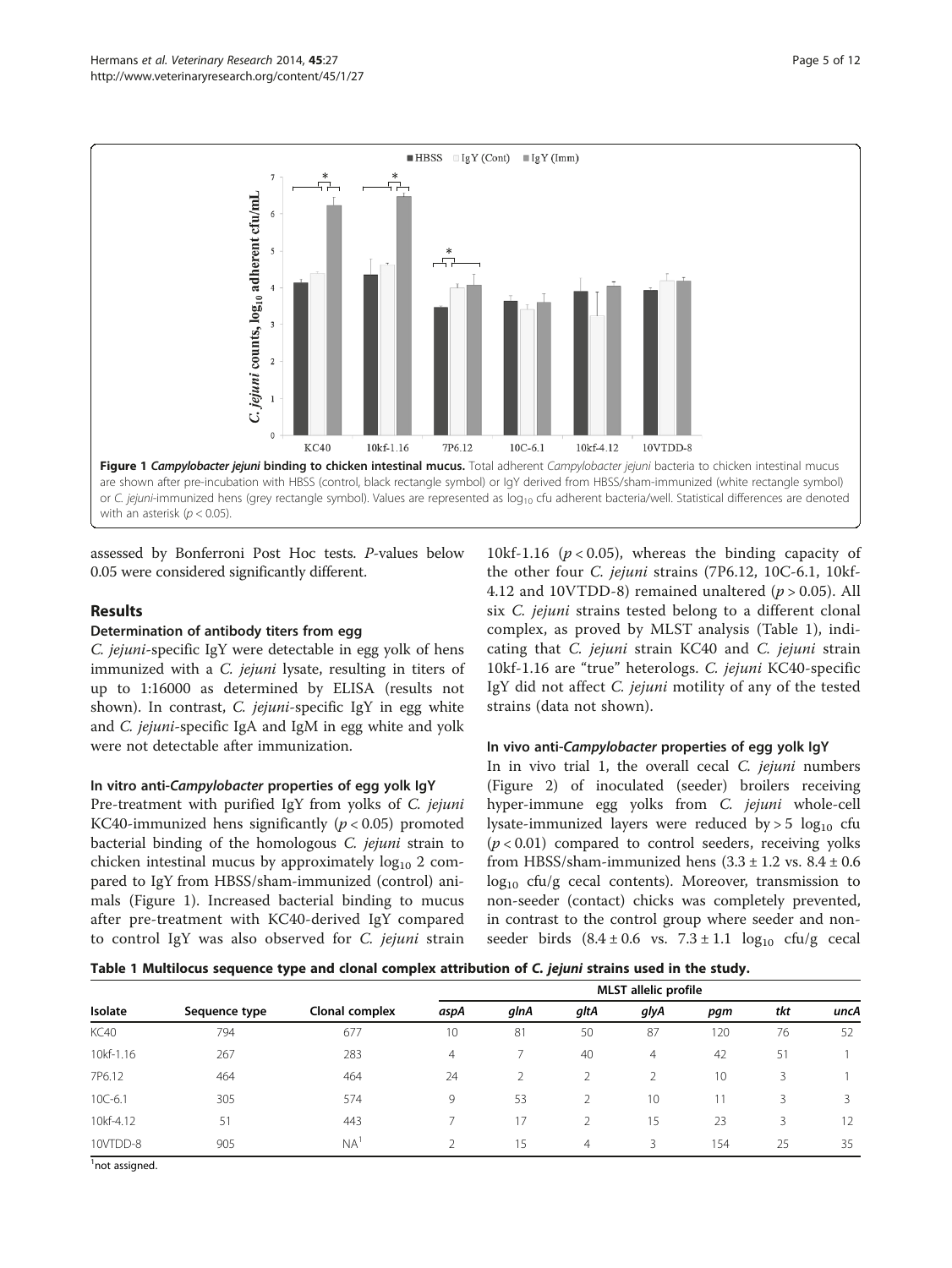contents) were colonized to a similar  $(p > 0.05)$  degree. Together, this lead to a dramatic reduction ( $p < 0.001$ ) in the overall cecal *C. jejuni* count by  $log_{10}$  6.7 for birds receiving hyperimmune yolk  $(0.9 \pm 1.6 \text{ log}_{10} \text{ cfta/g} \text{ cecal})$ contents) compared to birds receiving control yolks  $(7.6 \pm 1.1 \text{ log}_{10} \text{ cftyg} \text{ cecal contents}).$ 

In in vivo trial 2, the protective effect of IgY induced against the outer-membrane proteins of C. jejuni was investigated. In two of the three replicate experiments (Figure [3](#page-6-0)A and B) a significant ( $p \le 0.05$ ) reduction in cecal C. jejuni counts was observed in seeder animals (by respectively 3.3 and 1.6  $log_{10}$  cfu/g cecal contents) fed hyperimmune egg yolk compared to control birds. In

the third replicate (Figure [3C](#page-6-0)), counts were reduced  $(p > 0.05)$  by 1.1 log<sub>10</sub> cfu. In replicate 1, transmission to contact birds was completely prevented, while in replicate 2 and 3 cecal counts were significantly reduced by respectively 3.6 and 6.1 ( $p < 0.01$ ) log<sub>10</sub> cfu/g cecal contents) when birds were fed hyperimmune egg yolk. Together, this resulted in an overall reduced cecal C. jejuni count in the replicate experiments of respectively 5.6 ( $p = 0.001$ ), 2.9  $(p = 0.001)$  and 4.5  $(p < 0.05)$  log<sub>10</sub> cfu/g. Averaged over three replicates, cecal C. jejuni numbers of inoculated broilers receiving hyper-immune egg yolks from layers immunized with the hydrophobic protein fraction of C. jejuni were reduced by two  $log_{10}$  cfu (p = 0.002) compared to control animals  $(6.0 \pm 1.8 \text{ vs. } 8.0 \pm 0.4$  $log_{10}$  cfu/g cecal contents), while transmission to contact birds was greatly ( $p < 0.001$ ) reduced (1.5 ± 2.5 vs.  $7.0 \pm 1.1$  log<sub>10</sub> cfu/g cecal contents). Together, this lead to a dramatic reduction ( $p < 0.001$ ) in the overall cecal C. jejuni count by  $log_{10}$  4.4 for broilers receiving hyperimmune yolk  $(3.0 \pm 3.2 \log_{10} ctu/g \text{ cecal contents})$  compared to birds receiving control yolks  $(7.4 \pm 1.0 \text{ log}_{10})$ cfu/g cecal contents).

Identification of immunodominant C. jejuni KC40 antigens Western blots from 2-dimensional separated C. jejuni proteins immunostained with IgY from egg yolk of C. jejuni whole-cell lysate-immunized laying hens revealed several immunodominant antigens (Figure [4](#page-7-0)A), while blots stained with IgY from HBSS/sham-immunized hens showed only marginal reactivity (data not shown). Spots that were preferentially present on the Western blot immunostained with purified IgY from yolks of laying hens immunized with C. jejuni were linked to the 2-dimensionally separated C. jejuni proteins on the gel (Figure [4B](#page-7-0)), digested in peptides with trypsin and subjected to mass spectrometric (MS) analysis. Proteins with a Mascot score of  $< 56$  ( $p < 0.01$ ) or present in only one of duplicate experiments were excluded from the study. MS analysis identified several of the immunodominant antigens of C. jejuni KC40, represented in Table [2](#page-8-0).

### **Discussion**

Immunizing laying hens and subsequently collecting their eggs is a cheap and straightforward method to obtain high amounts of specific antibodies [\[6,11](#page-10-0)]. In our study, C. jejuni-specific IgY was dramatically induced in egg yolk of hens immunized with a C. *jejuni* whole-cell lysate, resulting in titers of up to 1:16 000 as determined by ELISA. In contrast, specific IgY in egg white and specific IgA and IgM in egg white and yolk were not significantly induced after immunization. This indicates that only transfer of IgY to egg yolk is biologically relevant in the overall transfer of immunoglobulins into eggs after

<span id="page-5-0"></span>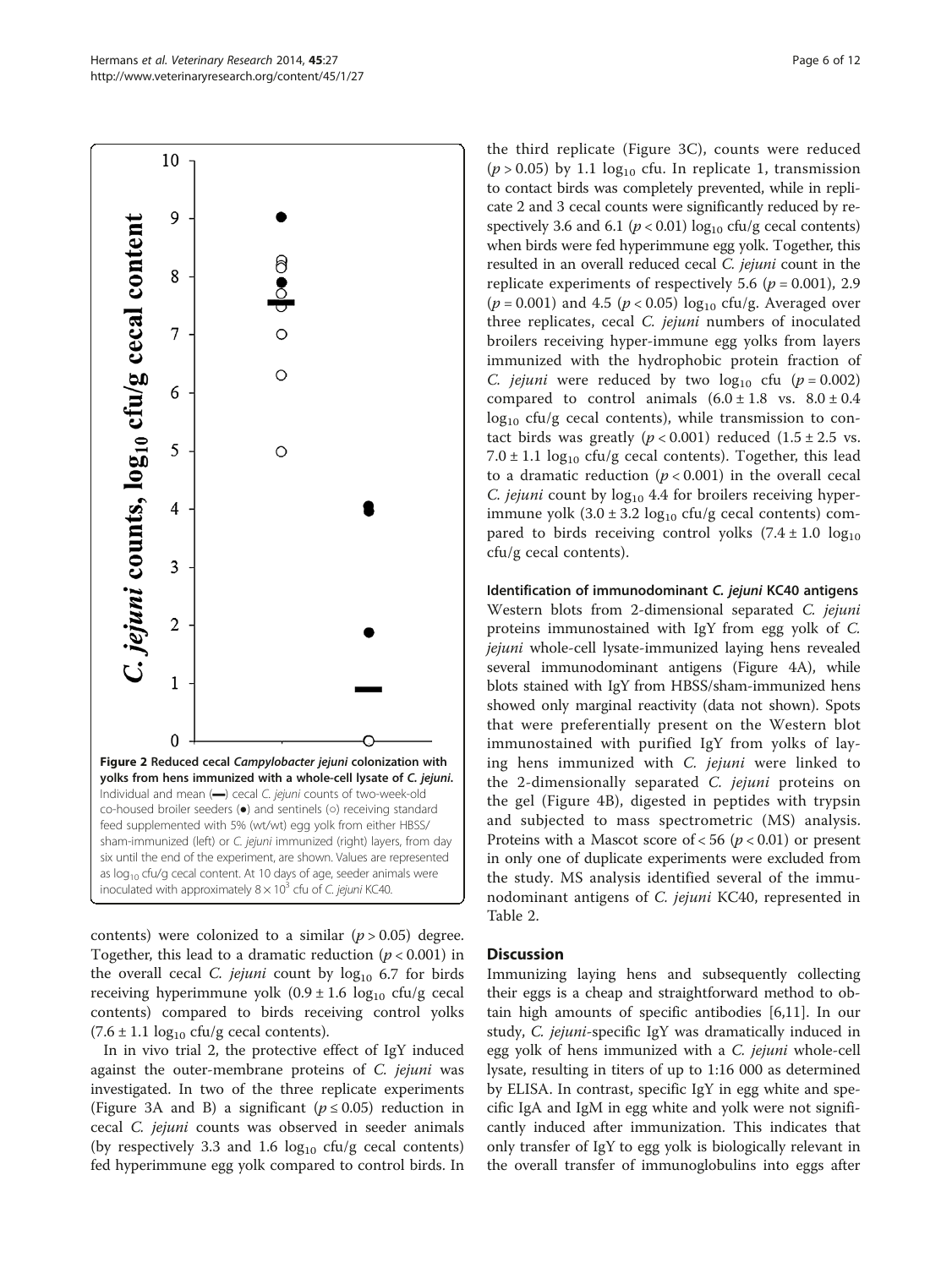<span id="page-6-0"></span>

immunization of hens, which is in line with Dohms et al. [\[20](#page-10-0)].

In the first in vivo trial, using the whole-cell lysate of C. jejuni, broiler chicks were provided with feed supplemented with (hyperimmune) egg yolks from day seven onward. At 10 days of age three out of 11 birds were orally inoculated with approximately  $8 \times 10^3$  cfu of C. jejuni. Colonization of these seeder animals is supposed to result in transmission of C. jejuni to the remainder of the birds. Three days after inoculation, cecal C. jejuni numbers of seeder birds receiving hyperimmune egg yolk were significantly reduced compared to control seeders without IgY (by over 5 logs). Moreover, none of the contact birds were colonized with C. jejuni, while chicks receiving control eggs carried high (ca.  $log_{10}$ 7 cfu/g) bacterial numbers in their ceca. It is not clear at what site (the cecum or more proximal in the GI tract) the IgY fraction was active, but clearly it captured ingested C. jejuni bacteria, disabling them to colonize and transmit to other birds. In addition, specific IgY increased bacterial binding of C. jejuni to chicken intestinal mucus, suggesting that it promotes bacterial uptake in the mucus layer for enhanced mucosal clearance. Because several of the identified immunodominant antigens are believed to be associated with the bacterial outer-membrane, a second (analogous) in vivo trial was performed using egg yolks containing IgY against only the hydrophobic protein fraction of C. jejuni. Although

the effects observed in this second in vivo trial were less pronounced compared to the results obtained in the first in vivo trial using IgY against the whole-cell lysate of C. jejuni (probably due to the higher inoculation dose of the seeders  $(3 \times 10^4 \text{ cfu vs. } 8 \times 10^3 \text{ cfu})$ , hyperimmune yolks reduced cecal bacterial counts of seeders by 2  $log<sub>10</sub>$  cfu and dramatically reduced C. jejuni transmission to contact birds, indicating that the hydrophobic protein fraction is important for immunization but that also non-hydrophobic proteins may be involved in this immune response. Previous passive immunization studies with Salmonella enterica by other researchers [[21](#page-10-0)] indicated no significant effect on cecal colonization of broilers receiving feed supplemented with freeze-dried egg yolk powder containing anti-Salmonella enterica IgY. Cecal Salmonella counts in birds receiving feed supplemented with 5% (wt/wt) yolk powder on day 3 post-inoculation were, however, (non-significantly) reduced by three logs compared to control birds. These authors suggested that the antibodies were denatured and degraded along the GI tract, thereby reaching the ceca at insufficient concentrations, but it cannot be ruled out that a significant reduction could be achieved using more animals per group. In our study, egg yolks were administered as such to exclude degradation during freeze-drying. This might indicate that egg yolks form a protective matrix allowing IgY to survive the digestive enzymes and the low pH along the GI tract [[11](#page-10-0)]. Other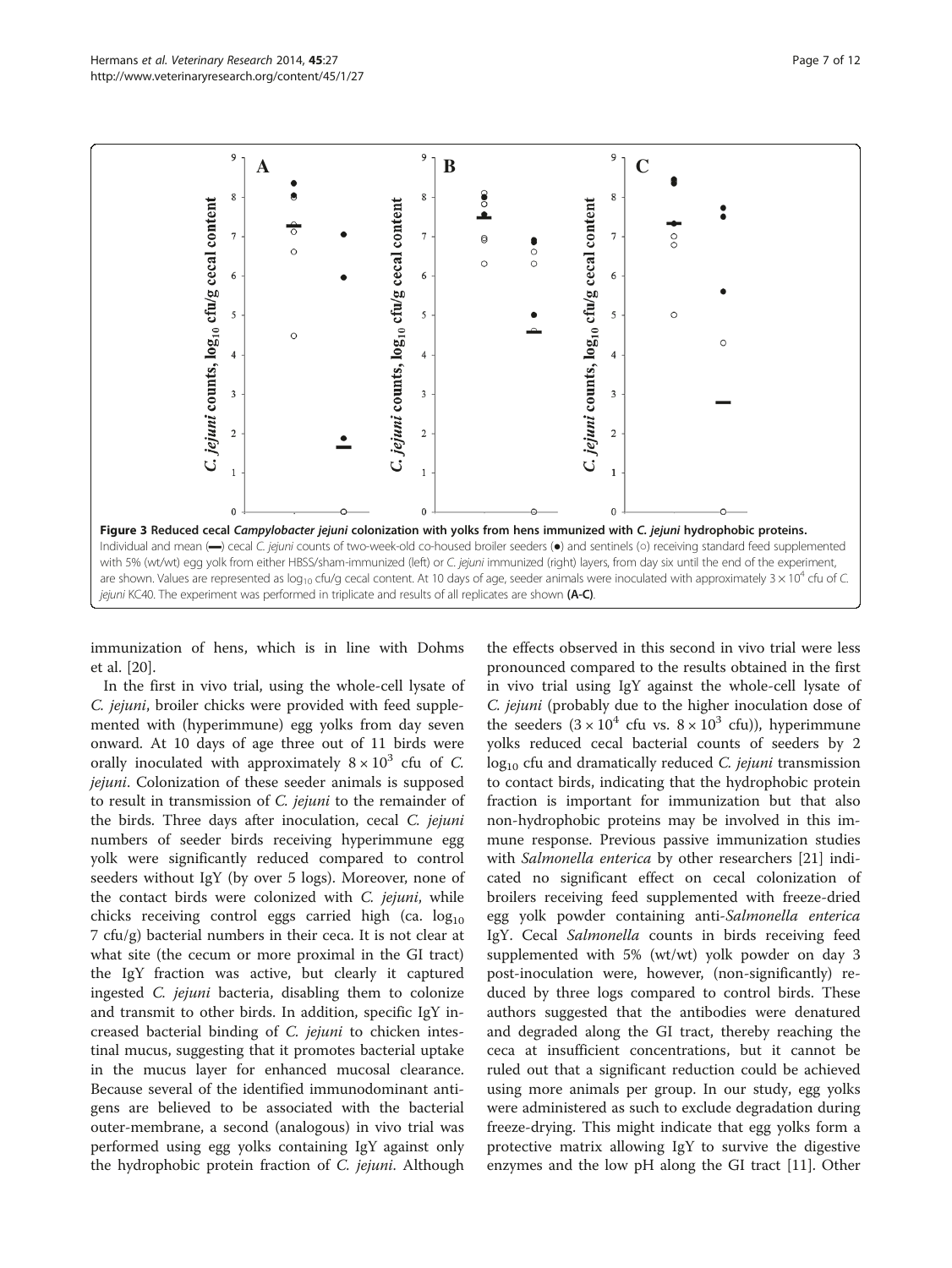factors that may be responsible for the differential outcome between our study and that of Chalghoumi et al. [[21](#page-10-0)] include (1) age of the animals at challenge, (2) experimental set-up, since we used a seeder experiment while all birds were challenged with *Salmonella*, (3) immunization protocol and (4) bacterium-specific differences between Salmonella enterica and C. jejuni.

We identified the most likely *C. jejuni* proteins responsible for the induction of specific IgY. Because a *C. jejuni* whole-cell lysate was used, specific IgY could be induced against both membrane-bound as well as cytoplasmic proteins. Although our obtained results are fairly consistent with those reported in other studies examining antigenic proteins of C. jejuni, there was a striking absence in our study of Omp18, Cme, Cja and PEB proteins, identified in another study [[22\]](#page-10-0). These differences might be in part explained by C. jejuni strain differences. In addition, it is not clear whether repeated immunization of

chickens in their breast muscle could lead to a different immune response compared to that observed during natural gut colonization with C. jejuni.

A first group of proteins that reacted with the purified egg yolk IgY are flagellar proteins: flagellar hook protein FlgE, major flagellin FlaA and minor flagellin FlaB. FlgE and FlaA are known to be immunogenic and are needed for full motility of *C. jejuni* [\[22,23\]](#page-10-0). In addition, FlgE mediates flagellar assembly and protein secretion in C. jejuni [[22\]](#page-10-0), while FlaA mutation may result in reduced colonization in chicks [\[24\]](#page-10-0). These results are consistent with Shoaf-Sweeney et al. [[22](#page-10-0)] who reported the presence of maternal antibodies reacting with these flagellar proteins in the serum of laying hens. Despite these flagellar proteins, which were shown to be highly immunogenic in this study, specific IgY did not affect C. jejuni motility. The major outer-membrane protein (MOMP) of C. jejuni, encoded by the porA gene, was identified in

Figure 4 Western blot reacted with yolk immunoglobulin Y of hens immunized with a whole-cell C. jejuni lysate (A) and Campylobacter jejuni KC40 2D-proteome profile (B). A total protein extract of C. jejuni KC40 was separated by 2-dimensional gelelectrophoresis and separated proteins were detected by SYPRO® RUBY Protein staining. Immunoreactive antigens are indicated with a number and were excised from the gel and sequenced using mass spectrometry. Identified proteins are indicated by the spot numbers given in Table [2](#page-8-0).

<span id="page-7-0"></span>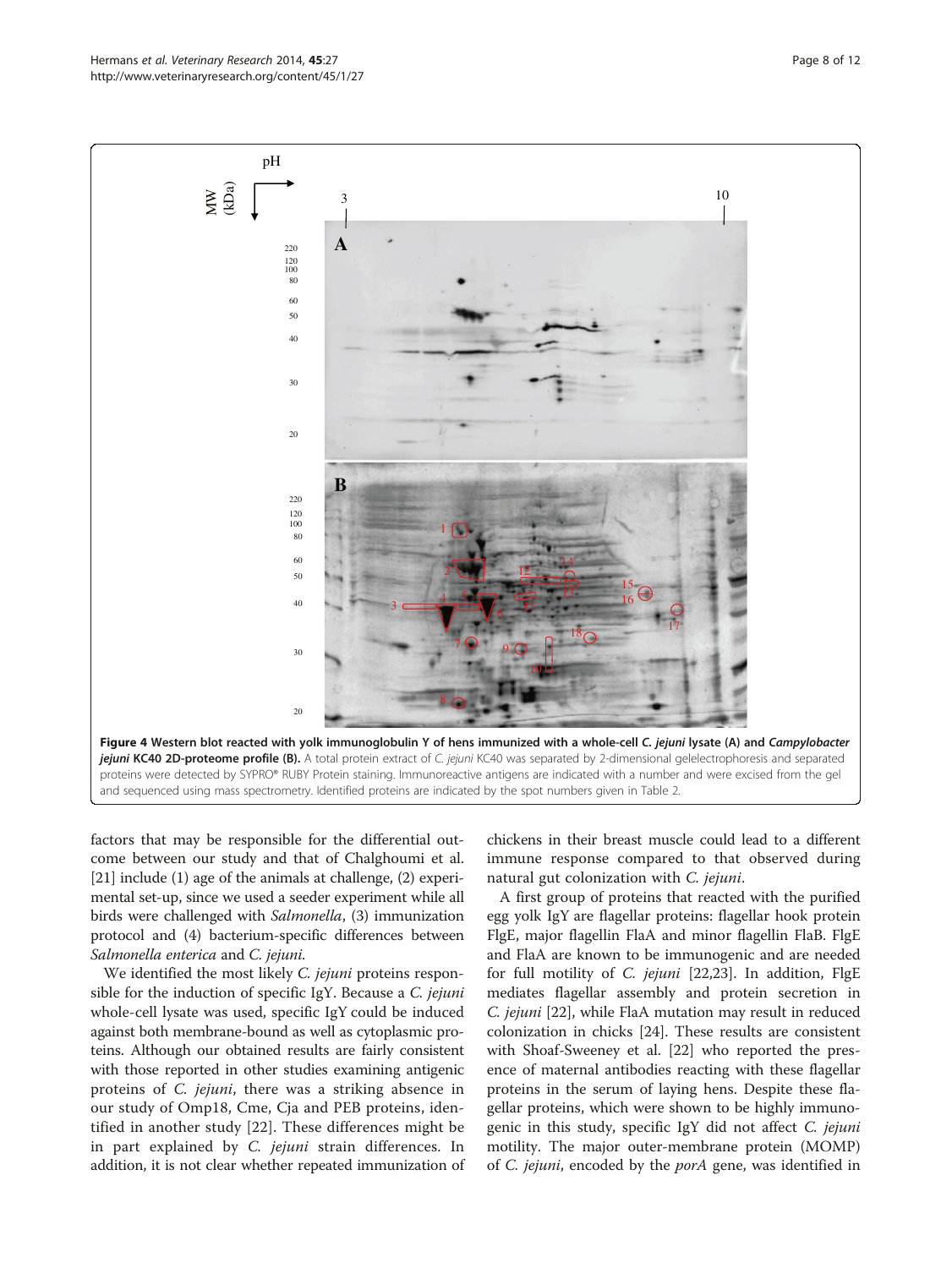## <span id="page-8-0"></span>Table 2 Predicted immunodominant Campylobacter jejuni KC40 antigens identified with HPLC-MS/MS.

| Spot no. | Protein name                                       | Gene     | Mascot score | MW (kDa) | pl   |
|----------|----------------------------------------------------|----------|--------------|----------|------|
|          | Flagellar hook protein                             | flgE     | 1928         | 90.1     | 4.85 |
| 2        | Flagellin subunit protein A                        | flaA     | 4958         | 59.2     | 5.7  |
|          | Co-chaperonin GroEL                                | groEL    | 3281         | 58       | 5.02 |
|          | Flagellin subunit protein B                        | flaB     | 1476         | 59.4     | 5.66 |
|          | Flagellin subunit protein B                        | flaB     | 1048         | 26.3     | 5.52 |
| 3        | Flagellin subunit protein A                        | flaA     | 693          | 58.8     | 5.53 |
|          | Co-chaperonin GroEL                                | groEL    | 493          | 58       | 5.02 |
| 4        | Major outer membrane protein                       | omp      | 3071         | 43.1     | 4.54 |
|          | Glutamate-1-semialdehyde-2,1-aminomutase           | hemL     | 356          | 46.5     | 8.92 |
|          | Glutathionylspermidine synthase family protein     |          | 164          | 44.8     | 4.59 |
| 5        | Major outer membrane protein                       | omp      | 1011         | 43.1     | 4.54 |
| 6        | Translation elongation factor thermo unstable      | $eF$ -Tu | 2172         | 43.6     | 5.11 |
|          | ATP-dependent Clp protease, ATP-binding subunit    | clpX     | 311          | 46.1     | 5.21 |
|          | Major outer membrane protein                       | omp      | 66           | 36       | 4.53 |
| 7        | Chemotaxis protein V                               | cheV     | 1552         | 35.8     | 4.92 |
|          | Translation elongation factor thermo unstable      | $eF$ -Tu | 461          | 45       | 5.43 |
|          | Glycyl-tRNA synthetase alpha subunit               | glyQ     | 148          | 24.3     | 4.6  |
|          | Phosphoribosylformylglycinamidine cyclo-ligase     | purM     | 70           | 36       | 5.07 |
| 8        | FKBP-type peptidyl-prolyl cis-trans isomerase      | slyD     | 743          | 20.5     | 4.75 |
|          | Chemotaxis protein V                               | cheV     | 330          | 35.8     | 4.92 |
|          | Inorganic pyrophosphatase                          | ppa      | 308          | 19.4     | 4.79 |
|          | Translation elongation factor thermo unstable      | $eF$ -Tu | 226          | 43.6     | 5.11 |
|          | Heat shock protein GrpE                            | grpE     | 168          | 20.2     | 4.79 |
| 9        | Translation elongation factor thermo unstable      | $eF$ -Tu | 96           | 43.6     | 5.11 |
| 10       | Branched-chain amino acid aminotransferase         | ilvE     | 551          | 33.1     | 6.12 |
|          | Enoyl-(acyl-carrier-protein) reductase             | fabl     | 354          | 30       | 5.67 |
|          | Putative methyltransferase                         |          | 174          | 29.8     | 5.92 |
| 11       | Methyl-accepting chemotaxis protein                |          | 811          | 40.6     | 5.5  |
|          | Succinyl-CoA synthetase beta chain                 |          | 502          | 41.9     | 5.61 |
|          | Cysteine desulfurase, putative                     |          | 472          | 43.2     | 5.83 |
|          | Phosphoglycerate kinase                            | pgk      | 216          | 43.9     | 6.07 |
| 12       | Conserved hypothetical protein                     |          | 568          | 53       | 6.28 |
|          | Pyruvate kinase                                    | pyk      | 420          | 54       | 5.68 |
|          | Glutamyl-tRNA synthetase                           | $gltX-1$ | 306          | 53.3     | 6.19 |
|          | ATP synthase F1, alpha subunit                     | atpA     | 343          | 53.4     | 5.73 |
|          | Trigger factor                                     | tig      | 255          | 50.9     | 5.69 |
|          | Aspartate ammonia-lyase                            | aspA     | 219          | 52.1     | 5.5  |
|          | Fumarate hydratase                                 | fumC     | 131          | 23.2     | 6.05 |
| 13       | ATP synthase F1, alpha subunit                     | atpA     | 856          | 53.4     | 5.73 |
|          | GMP synthase (glutamine-hydrolyzing)               | guaA     | 580          | 57.4     | 6.19 |
| 14       | ATP synthase F1, alpha subunit                     | atpA     | 1014         | 53.4     | 5.73 |
|          | Peptide transport system substrate-binding protein |          | 488          | 58.7     | 6.52 |
|          | Acetyl-CoA carboxylase, biotin carboxylase         | $accC-2$ | 128          | 54.9     | 6.4  |
| 15       | Putative secreted carboxyl-terminal protease       | ctpA     | 1607         | 48.3     | 8.7  |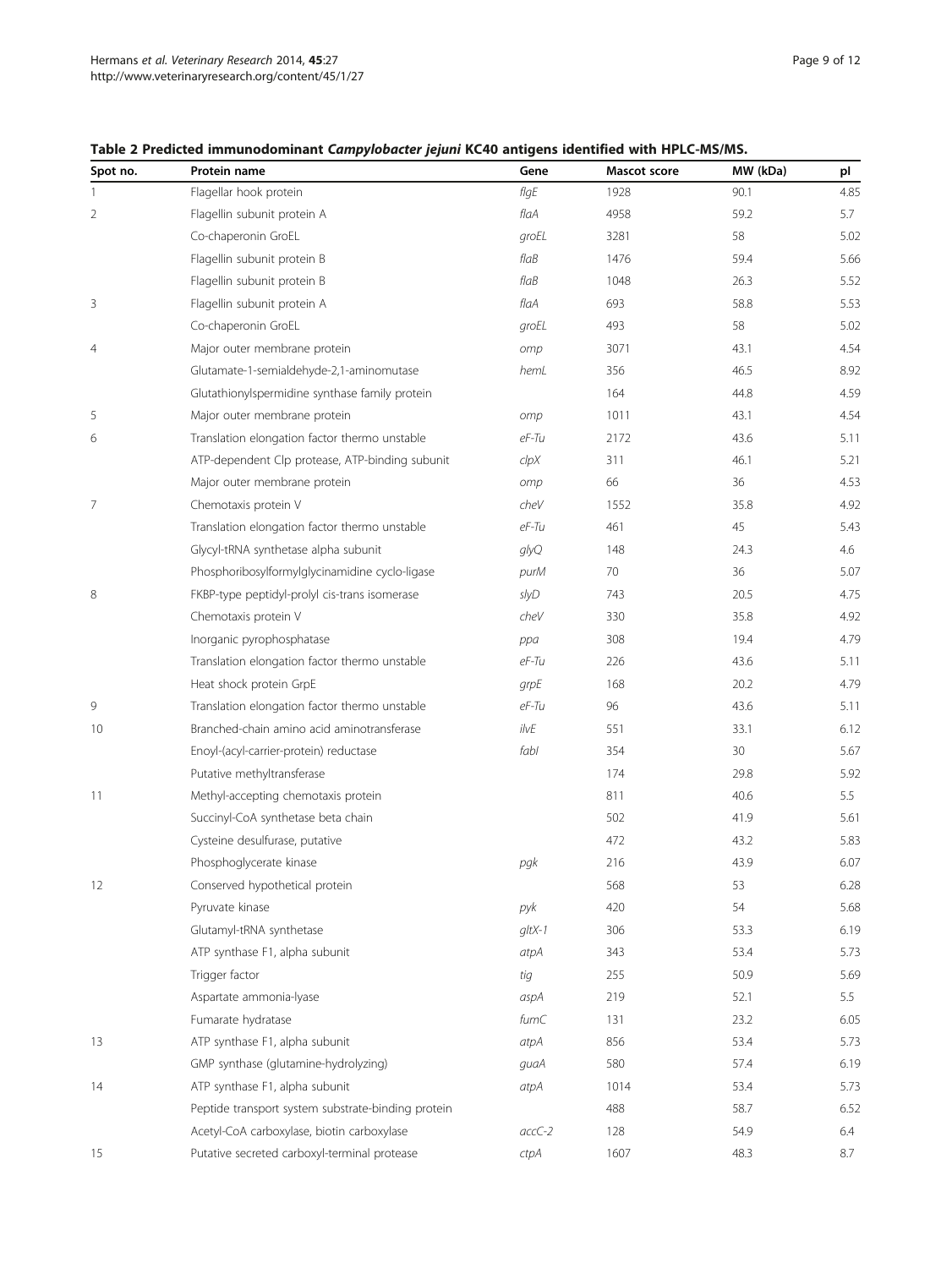| 16 | Putative secreted carboxyl-terminal protease                                                       | ctpA | 717 | 48.3 | 8.7  |
|----|----------------------------------------------------------------------------------------------------|------|-----|------|------|
| 17 | High affinity branched-chain amino acid ABC transporter,<br>periplasmic amino acid-binding protein |      | 420 | 39.9 | 8.94 |
|    | Hydrogenase expression/formation protein                                                           | hypD | 151 | 40.9 | 8.59 |
| 18 | Dihydrodipicolinate synthase                                                                       | dapA | 315 | 33   | 6.02 |
|    | Putative UDP-glucose 4-epimerase                                                                   |      | 214 | 35.6 |      |
|    | O-acetylserine sulfhydrylase B                                                                     | cysM | 201 | 32.5 | 6.62 |

Table 2 Predicted immunodominant Campylobacter jejuni KC40 antigens identified with HPLC-MS/MS. (Continued)

several gel pieces, pointing to its abundance in the C. jejuni proteome [[25\]](#page-10-0). In addition to being immunogenic [[26\]](#page-10-0), MOMP is involved in adhesion and transmembrane ion transport in C. jejuni [\[25](#page-10-0)]. However, MOMP is extremely genetically diverse and several conformational epitopes have been implicated in the induction of protective immunity [\[26\]](#page-10-0), thereby possibly hindering its use in vaccine applications. Methyl-accepting chemotaxis (MCP) proteins are transmembrane receptors for chemotactic stimuli [[23](#page-10-0)]. Attached to these transmembrane receptors is the C. jejuni chemotaxis protein V (CheV), a coupling protein involved in transducing chemotactic signals in C. jejuni [\[27](#page-10-0)], which was also identified in this study. Another immunodominant protein was the branched-chain amino acid ATP-binding cassette transport protein LivJ, a periplasmic binding protein probably involved in transporting amino acids into the bacterial cell [[28\]](#page-10-0) and crucial for chick colonization [[22\]](#page-10-0). An additional role for LivJ in the interaction of C. jejuni with the chick cecum was suggested by Ribardo and Hendrixson [\[28](#page-10-0)]. ATP synthase is abundantly present and highly conserved among bacteria [[29\]](#page-10-0). The protein is associated with the membrane where it performs its role in energy metabolism. In this study, the alpha subunit of ATP synthase F1 (AtpA) was found to be immunogenic in C. jejuni, as already reported for C. concisus [[29\]](#page-10-0).

Several of the identified antigens in this study were proteins mainly located in the bacterial cytoplasm where they perform their respective functions. Some of these antigens may nevertheless be interesting candidates for vaccine development. GroEL is an extremely conserved [[30\]](#page-10-0) 60-kDa heat shock protein that plays a crucial role in the C. jejuni stress response and has previously been shown to be an immunodominant antigen of C. *jejuni* [[31\]](#page-10-0). Although mainly located in the bacterial cytoplasm, in Salmonella Typhymurium (and other bacteria) GroEL is suggested to be expressed on the cell surface as well since it has been shown to mediate Salmonella adhesion [[32\]](#page-10-0). The highly conserved translation elongation factor thermo unstable (EF-Tu) was found to be abundantly present in the C. jejuni whole-cell lysate, which is in line with observations in other bacteria [\[33](#page-11-0)]. Despite its cytoplasmic role during protein synthesis, EF-Tu was shown to be translocated to the surface in several bacteria, where it mediates adhesion and invasion of host cells [[33](#page-11-0)]. Immunization of mice with Burkholderia pseudomallei EF-Tu resulted in a potent immune response that was partially protective against melioidosis. Finally, a putative secreted carboxyl-terminal protease of C. jejuni, CtpA, was identified. This protein has been shown to be highly prevalent and conserved in Burkholderia mallei, another Gram-negative bacterium [\[34\]](#page-11-0). The exact function, as well as prevalence and conservation of CtpA in C. *jejuni* is less understood, but the immunodominance of this protein indicates CtpA might be an interesting candidate for subunit vaccin development.

This study reports some promising observations, but further research is needed before a commercial product can be promoted. First of all, it needs to be established whether this protective effect is maintained over periods exceeding three days post-inoculation. Second, the immunization protocol and the yolk dose in the feed need to be optimized. Further research will also have to elucidate whether this strategy is capable of providing crossprotection against heterologous C. jejuni strains. The increased mucosal adherence observed for at least one of the heterologous C. jejuni strains tested in this study, suggests that (partial) cross-protection may be attained, but in vivo trials are necessary to proof this hypothesis. Eventually, this may lead to the development of a passive immunization strategy that can successfully control C. jejuni in chickens. If the relevant protective antigens of C. jejuni could be identified and studies regarding conservation and prevalence among C. jejuni strains are conducted, subunit vaccines able to target a wide range of C. *jejuni* strains could be developed and used for immunization of hens in order to prepare yolks for passive immunization applications.

To conclude, we here demonstrate for the first time that feeding broilers IgY-rich yolks from hens immunized with C. jejuni dramatically reduces both C. jejuni numbers in the ceca after challenge with the homologous strain and transmission to non-inoculated contact birds, providing a solid base for further research regarding passive immunization to control C. jejuni colonization in broiler flocks.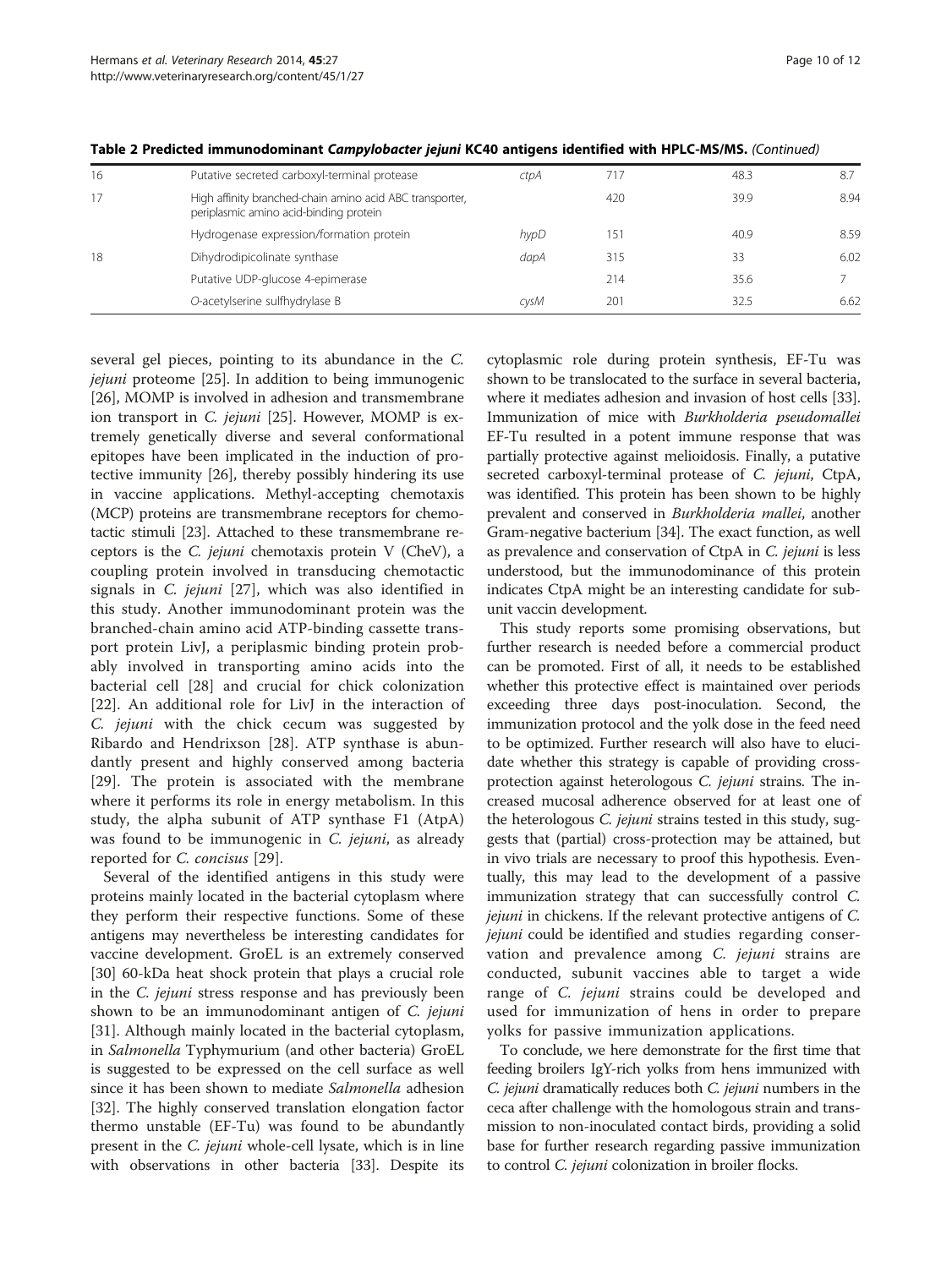#### <span id="page-10-0"></span>Competing interests

The authors declare that they have no competing interests.

#### Authors' contributions

DH participated in the design of the study, performed in vivo and in vitro experiments, analysed data and drafted the manuscript. KVS performed LC-MS/MS analyses and coordinated the immunoproteomics experiments. EV assisted in the in vitro experiments. MV and AM participated in the coordination and analyses of the in vivo trials. TS and LDZ provided the heterologous C. jejuni strains. TS assisted in the MLST analysis. MH edited the manuscript. LDZ, FH and DD participated in the coordination of the study. FH and DD edited the manuscript. FP coordinated and participated in the design of the study, helped to interpret the results and edited the manuscript. All authors read and approved the final manuscript.

#### Acknowledgements

This work was financed by a grant of the Federal Public Service for Health, Food Chain Safety and Environment (FOD, Brussels, Belgium): project RT08/8- CAMPOUL. We would like to thank Hanne Vereecke and Nathalie Van Rysselberghe for their excellent technical assistance during the in vivo trials.

#### Author details

<sup>1</sup>Department of Pathology, Bacteriology and Avian Diseases, Faculty of Veterinary Medicine, Ghent University, Salisburylaan 133, 9820 Merelbeke, Belgium. <sup>2</sup> Laboratory for Pharmaceutical Biotechnology, Faculty of Pharmaceutical Sciences, Ghent University, Harelbekestraat 72, 9000 Ghent, Belgium. <sup>3</sup>Department of Veterinary Public Health and Food Safety, Faculty of Veterinary Medicine, Ghent University, Salisburylaan 133, 9820 Merelbeke, Belgium. <sup>4</sup>Institute for Agricultural and Fisheries Research, Technology and Food Unit, Brusselsesteenweg 370, 9090 Melle, Belgium.

#### Received: 23 June 2013 Accepted: 11 February 2014 Published: 4 March 2014

#### References

- 1. EFSA: The European Union summary report on trends and sources of zoonoses, zoonotic agents and food-borne outbreaks in 2009. EFSA J 2011, 9:2090.
- 2. Hermans D, Van Deun K, Messens W, Martel A, Van Immerseel F, Haesebrouck F, Rasschaert G, Heyndrickx M, Pasmans F: Campylobacter control in poultry by current intervention measures ineffective: urgent need for intensified fundamental research. Vet Microbiol 2011, 152:219–228.
- van Gerwe T, Miflin JK, Templeton JM, Bouma A, Wagenaar JA, Jacobs-Reitsma WF, Stegeman A, Klinkenberg D: Quantifying transmission of Campylobacter jejuni in commercial broiler flocks. Appl Environ Microbiol 2009, 75:625–628.
- 4. Chalghoumi R: Hen egg yolk antibodies (IgY), production and use for passive immunization against bacterial enteric infections in chicken: a review. Biotechnol Agron Soc Environ 2009, 13:295–308.
- 5. Cawthraw SA, Newell DG: Investigation of the presence and protective effects of maternal antibodies against Campylobacter jejuni in chickens. Avian Dis 2010, 54:86–93.
- Dias da Silva W, Tambourgi DV: IgY: a promising antibody for use in immunodiagnostics and immunotherapy. Vet Immunol Immunopathol 2010, 135:173–180.
- 7. Tsubokura K, Berndtson E, Bogstedt A, Kaijser B, Kim M, Ozeki M, Hammarstrom L: Oral administration of antibodies as prophylaxis and therapy in Campylobacter jejuni-infected chickens. Clin Expl Immunol 1997, 108:451–455.
- Woldemariam E, Bouma A, Vernooij JC, Stegeman A: The sensitivity and specificity of fecal and cecal culture for the detection of Campylobacter in Dutch broiler flocks quantified by Bayesian analysis. Int J Food Microbiol 2008, 121:308–312.
- Smith DJ, King WF, Godiska R: Passive transfer of immunoglobulin Y antibody to Streptococcus mutans glucan binding protein B can confer protection against experimental dental caries. Infect Immun 2001, 69:3135–3142.
- 10. Shimamoto C, Tokioka S, Hirata I, Tani H, Ohishi H, Katsu K: Inhibition of Helicobacter pylori infection by orally administered yolk-derived anti-Helicobacter pylori antibody. Hepatogastroenterology 2002, 49:709–714.
- 11. Mine Y, Kovacs-Nolan J: Chicken egg yolk antibodies as therapeutics in enteric infectious disease: a review. J Med Food 2002, 5:159-169.
- 12. Hermans D, Martel A, Van Deun K, Van Immerseel F, Heyndrickx M, Haesebrouck F, Pasmans F: The cinnamon-oil ingredient trans-cinnamaldehyde fails to target Campylobacter jejuni strain KC40 in the broiler chicken cecum despite marked in vitro activity. J Food Prot 2011, 74:1729–1734.
- 13. Van Deun K, Pasmans F, Ducatelle R, Flahou B, Vissenberg K, Martel A, Van den Broeck W, Van Immerseel F, Haesebrouck F: Colonization strategy of Campylobacter jejuni results in persistent infection of the chicken gut. Vet Microbiol 2008, 130:285–297.
- 14. Bird CR, Thorpe R. Purification of immunoglobulin Y (IgY) from chicken eggs. In The Protein Protocols Handbook. Part VII. Edited by Walker JM. Totowa, NJ: Humana Press Inc.; 2002, 1009–1011.
- 15. Dingle KE, Colles FM, Wareing DRA, Ure R, Fox AJ, Bolton FE, Bootsma HJ, Willems RJL, Urwin R, Maiden MCJ: Multilocus sequence typing system for Campylobacter jejuni. J Clin Microbiol 2001, 39:14–23.
- 16. Campylobacter MLST homepage. [\[http://pubmlst.org/campylobacter](http://pubmlst.org/campylobacter)]
- 17. Van Steendam K, Tilleman K, De Ceuleneer M, De Keyser F, Elewaut D, Deforce D: Citrullinated vimentin as an important antigen in immune complexes from synovial fluid of rheumatoid arthritis patients with antibodies against citrullinated proteins. Arthritis Res Ther 2010, 12:R132.
- 18. Cheung KJ, Tilleman K, Deforce D, Colle I, Van Vlierberghe H: The HCV serum proteome: a search for fibrosis protein markers. J Viral Hepat 2009, 16:418–429.
- 19. Van Steendam K, De Ceuleneer M, Dhaenens M, Van Hoofstat D, Deforce D: Mass spectrometry-based proteomics as a tool to identify biological matrices in forensic science. Int J Legal Med 2013, 127:287–298.
- 20. Dohms JE, Saif YM, Bacon WL: Metabolism and passive transfer of immunoglobulins in the turkey hen. Am J Vet Res 1978, 39:1472–1481.
- 21. Chalghoumi R, Marcq C, Théwis A, Portetelle D, Beckers Y: Effects of feed supplementation with specific hen egg yolk antibody (immunoglobulin Y) on Salmonella species cecal colonization and growth performances of challenged broiler chickens. Poult Sci 2009, 88:2081–2092.
- 22. Shoaf-Sweeney KD, Larson CL, Tang X, Konkel ME: Identification of Campylobacter jejuni proteins recognized by maternal antibodies of chickens. Appl Environ Microbiol 2008, 74:6867–6875.
- 23. Hermans D, Pasmans F, Heyndrickx M, Van Immerseel F, Martel A, Van Deun K, Haesebrouck F: A tolerogenic mucosal immune response leads to persistent Campylobacter jejuni colonization in the chicken gut. Crit Rev Microbiol 2012, 38:17–29.
- 24. Wassenaar TM, Van der Zeijst BA, Ayling R, Newell DG: Colonization of chicks by motility mutants of Campylobacter jejuni demonstrates the importance of flagellin A expression. J Gen Microbiol 1993, 139:1171-1175.
- 25. Islam A, Raghupathy R, Albert MJ: Recombinant PorA, the major outer membrane protein of Campylobacter jejuni, provides heterologous protection in an adult mouse intestinal colonization model. Clin Vaccine Immunol 2010, 17:1666–1671.
- 26. Huang S, Sahin O, Zhang Q: Infection-induced antibodies against the major outer membrane protein of Campylobacter jejuni mainly recognize conformational epitopes. FEMS Microbiol Lett 2007, 272:137–143.
- 27. Lertsethtakarn P, Ottemann KM, Hendrixson DR: Motility and chemotaxis in Campylobacter and Helicobacter. Annu Rev Microbiol 2011, 65:389–410.
- 28. Ribardo DA, Hendrixson DR: Analysis of the LIV system of Campylobacter jejuni reveals alternative roles for LivJ and LivK in commensalism beyond branched-chain amino acid transport. J Bacteriol 2011, 193:6233–6243.
- 29. Kovach Z, Kaakoush NO, Lamb S, Zhang L, Raftery MJ, Mitchell H: Immunoreactive proteins of Campylobacter concisus, an emergent intestinal pathogen. FEMS Immunol Med Microbiol 2011, 63:387–396.
- Thies FL, Weishaupt A, Karch H, Hartung HP, Giegerich G: Cloning, sequencing and molecular analysis of the Campylobacter jejuni groESL bicistronic operon. Microbiology 1999, 145:89–98.
- 31. Zhang M, Meng F, Cao F, Qiao B, Liu G, Liu H, Zhou Y, Dong H, Gu Y, Xiao D, Zhang Y, Zhang J: Cloning, expression, and antigenicity of 14 proteins from Campylobacter jejuni. Foodborne Pathog Dis 2012, 9:706–712.
- 32. Tsugawa H, Ito H, Ohshima M, Okawa Y: Cell adherence-promoted activity of Plesiomonas shigelloides groEL. J Med Microbiol 2007, 56:23–29.